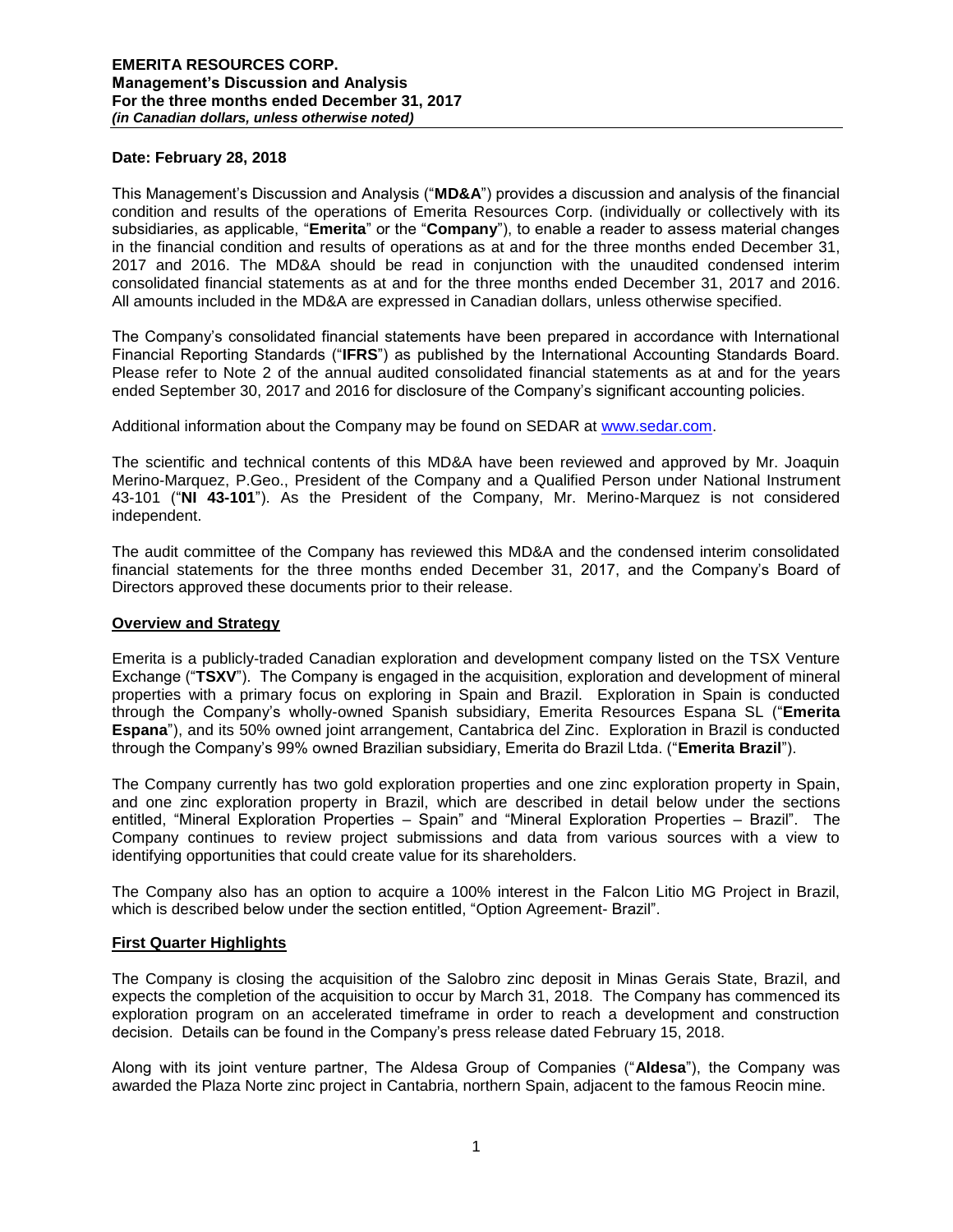Mr. Michael Timmins, formerly Vice President, Corporate Development for Agnico Eagle, was appointed as CEO of the Company, an important step in strengthening the Company's shareholder outreach and capital markets performance.

The Company completed an over-subscribed private placement financing of \$4.2 million in December 2017.

### **Summary of Properties and Projects**

## **Mineral Exploration Properties – Spain**

The Company has interests in one zinc property and two gold exploration properties in Spain. The three properties are (i) Plaza Norte, located in the Reocin Mining Camp in Cantabria, northern Spain (ii) Las Morras, located in the Extremadura region, Spain, and (iii) Sierra Alta, located in the Asturias region in northwestern Spain. Each of the properties is comprised of exploration permits that were issued by the Cantabrian, Extremadura, and the Asturian regulatory authorities, respectively.

## *Plaza Norte Property – Description*

On October 26, 2017, the Company, along with its Spanish joint venture partner, Aldesa, was awarded exploration concessions for 120 claims comprising 3,600 hectares in the Santillana Syncline (the "**Plaza Norte Project**"), through the public tender organized by the government of Cantabria. The rights to the Plaza Norte Project have been granted for an initial term of three years, with the option to renew.

The Company participated in the tender process through a joint venture company, Cantabrica del Zinc ("the **JV Co**"), of which the Company owns a 50% interest with the Aldesa Group of Companies ("**Aldesa**"). Details about Aldesa can be found at [www.aldesa.es.](http://www.aldesa.es/) Aldesa is a specialized infrastructure construction group with over 40 years experience in the construction industry in Spain and internationally. Emerita and Aldesa formed a joint venture for the purpose of participating in the exploration and development of the Plaza Norte Project. Under the terms of the joint venture, the parties are equally represented on the board of directors of the JV Co, and Emerita will be the operator of the boardapproved exploration programs.

The Plaza Norte Project is in the Cantabria Region, northern Spain, in the Reocin mining district. The Cantabria region is characterized by first world infrastructure including an industrial port and an excellent rail and road network. The Reocin mine is a past producing zinc mine and among the richest zinc mines in the world. The exploration tender launched by the government of Cantabria encompassed a total of 460 claims comprising 13,800 hectares, of which 120 claims were strategically selected by the JV Co based on a detailed review of the historical data.

## *Plaza Norte Property – Exploration*

In support of its drill program, the Company has acquired the historical database for the Plaza Norte Project which includes more than 300 drill holes (approximately 73,000 metres of diamond drilling) with numerous high grade intercepts. Initial drilling will be designed to establish a resource within target areas where mineralization is already indicated by wide spaced drilling.

## *Plaza Norte Property – Outlook*

The Company's Spanish technical team has commenced the permitting process to support a 5,000 meter diamond drill program on priority targets that already have high grade intercepts with the objective of establishing a NI 43-101 resource. Drilling is expected to commence in May 2018.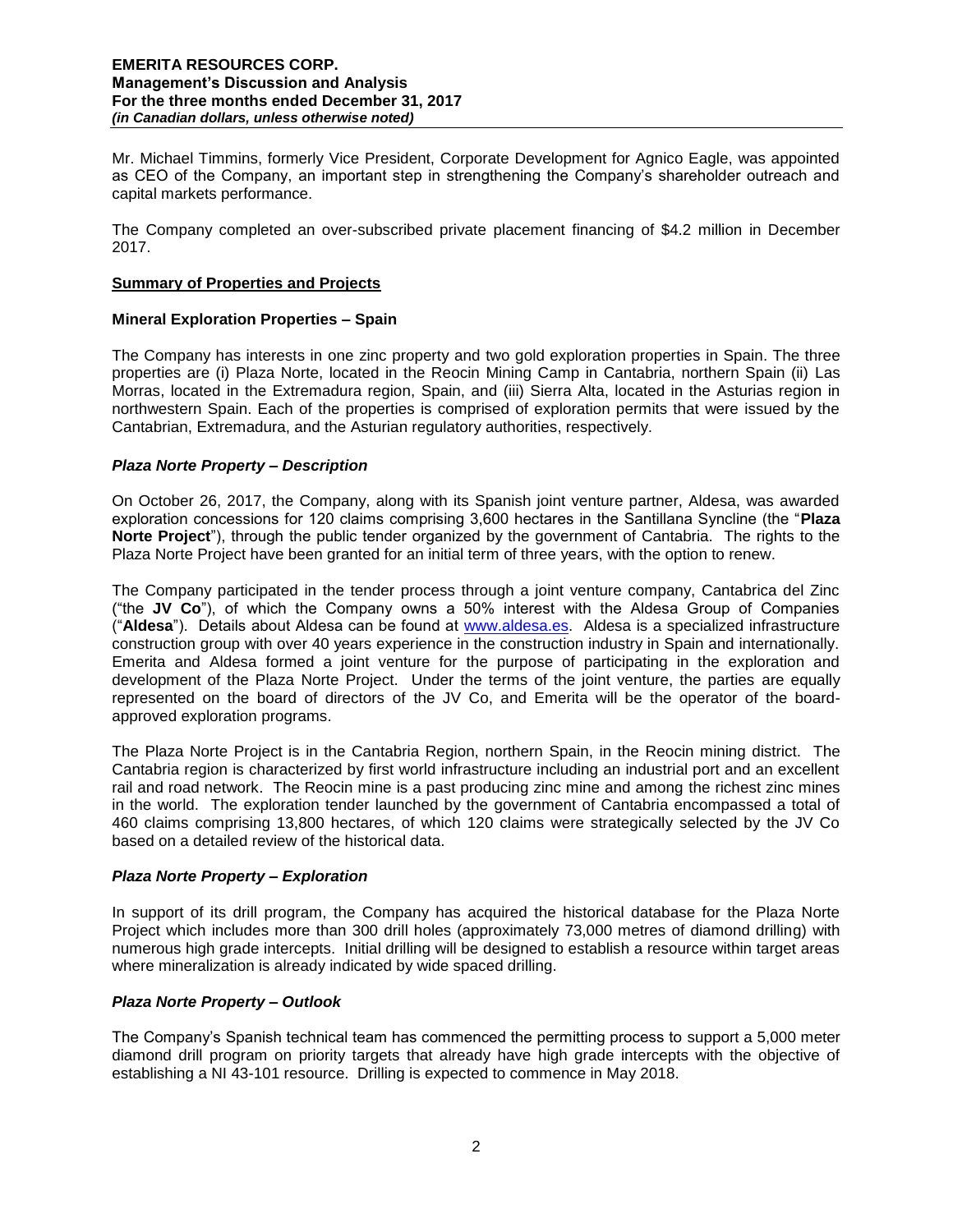# *Las Morras Property – Description*

The original exploration permit for the Las Morras property comprised 230 claims, totaling approximately 7,000 hectares. The permit for Las Morras was granted on 2012 and expired on April 17, 2015 but was renewable for an additional three-year term. The Company applied for an additional two-year term and received approval of the renewal for a period of two years on August 20, 2015. A subsequent renewal for an additional period of 2 years was granted on January 20, 2017. This property is located in the eastern part of the Badajoz province of Spain.

# *Las Morras Property – Outlook*

On November 14, 2017 the Company granted an option ("**the Option**") to Copper One Inc. ("**Copper One**") to acquire a 100% interest in the Las Morras property. As consideration for the Option, Copper One paid \$25,000 in cash to the Company on November 17, 2017 and paid an additional \$75,000 in cash to the Company on January 9, 2018.

In order to exercise the Option, Copper One shall:

- o pay \$100,000 in cash to the Company on or before November 14, 2019;
- $\circ$  spend \$500,000 on exploration activities on the project on or before November 14, 2019;
- o pay \$250,000 in cash to the Company on or before November 14, 2020;
- $\circ$  spend \$1,500,000 on exploration activities on the project on or before November 14, 2021; and
- $\circ$  grant to the Company a 2% net smelter returns royalty on the project.

The Company will hold the project in trust for Copper One until the Option is exercised and the project is assigned and transferred. If Copper One does not exercise the Option, the Company will retain the project. During the option period, Copper One will have the right to designate the operator of the project.

## *Sierra Alta Property – Description*

The Sierra Alta property is comprised of one exploration permit which consists of 90 mining claims comprising 2,700 hectares in the "Navelgas Gold Belt" in the Asturias region of northwestern Spain. The Company applied for the permit on November 18, 2013 and received notice that the permit for the property had been granted on July 26, 2015. The concession is valid for a three-year term and is renewable for equal and successive periods of three years. The Sierra Alta project is in a comparable geological environment to the El Valle-Boinas and Carles gold mines which operate 35 kilometres to the east of the project. Gold mineralization in the area typically occurs in high grade epithermal veins, skarns, and as intrusive related gold deposits. High grade gold samples in bedrock were identified by the Company during the initial property assessment, with grades of up to 10.65 g/t gold.

The area is characterized by extensive ancient Roman gold mine workings that align for over 10 kilometres along a NNE-SSW striking structure, of which the two largest historical excavations occur within the property boundary.

In July 2017, the restoration and investigation plan submitted to the local authorities was approved. This document initiates the three-year period of concessions and establishes the expiry date of the permit of July 31, 2020. The concessions period can be renewed for another three-year period, subject to conditions.

# *Sierra Alta Property – Exploration*

In July 2016, the Company commenced exploration on the Sierra Alta property. The initial exploration program consisted of detailed geological mapping, bedrock sampling and trenching, where required. The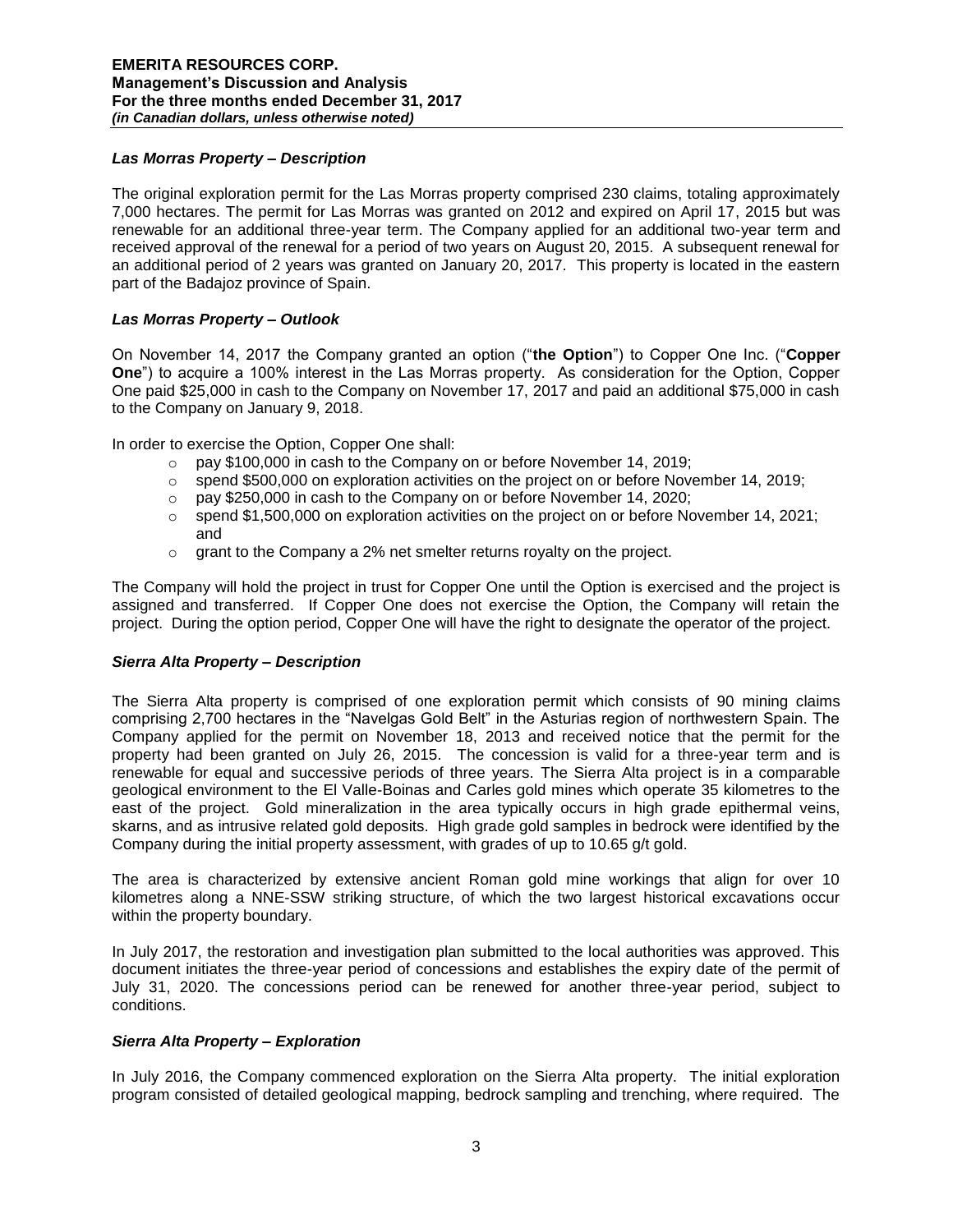program was designed to identify and evaluate areas with high grade gold mineralization along more than four kilometers of strike length and prioritize the target areas for diamond drilling in a subsequent program. The initial area of focus is characterized by a high density of ancient Roman mining excavations which are distributed along a geological structure that appears to control the distribution of the mineralization.

There are two main gold geochemical anomalies within the Sierra Alta property. The anomaly in the North is approximately 3.0 kilometres long by 300 metres wide, and the one in the South is approximately 1.5 kilometres long by 200 metres wide. Recent exploration has been focused on the Northern anomaly where there is a high concentration of ancient mining excavations.

On November 3, 2017, a formal work plan was submitted to the regional mining authorities and the Company received approval of the plan for a probation period of one year on December 21, 2017.

#### *Aznalcóllar Tender*

On December 16, 2014, the Company submitted a detailed technical proposal, which was the final requirement for the final stage of the public tender process for the Aznalcóllar Project.

The Aznalcóllar Project is a past producing property within the Iberian Pyrite Belt that hosted the Aznalcóllar and Los Frailes open pit zinc-lead-silver mines. The focus of the project is the re-development of the Los Frailes deposit which was developed in the mid-1990s. The historical open pit mineral resource as calculated by the previous operator of the mine was estimated to be 71 million tonnes grading 3.86% zinc, 2.18% lead, 0.34% copper and 60 ppm silver.

On February 23, 2015, the panel evaluating the bids for the Aznalcóllar Project on behalf of the Junta of Andalusia (the "**Panel**") recommended that the tender be granted to one of the Company's competitors in the bidding process. On February 26, 2015, the Head of the Mine Department of the Junta Andalusia confirmed that the tender process had been concluded and formally granted the tender to the Company's competitor, Minera Los Frailes SL ("**Los Frailes**").

Given the strength of its proposal, the Company initiated an appeal to the tender process and intends on continuing discussions with the responsible officials. The Company submitted the appeal on February 27, 2015 which was accepted by a Seville court judge on March 2, 2015.

The timing of the appeal process cannot be determined at this time and whether or not this process will result in the Company ultimately winning the rights to Aznalcóllar project remains uncertain.

## *Paymogo Tender*

In September 2017, the Upper Court of Andalusía ("**the Upper Court**") ruled in favour of Emerita's appeal relating to the awarding of the Paymogo Zinc Project ("**the Paymogo Project**") tender to Mina de Aguas Tenidas SA ("**Matsa**") and ordered that the qualifying bids pursuant to the tender be reassessed.

The Paymogo Project is in Southwestern Spain, close to the border with Portugal. Geologically the Paymogo Project is underlain by rocks of the Iberian Pyrite Belt, which is a prolific volcanogenic massive sulphide terrane with numerous current and past producers of base metals sulphides. The Paymogo Project hosts two deposits, called La Infanta and Romanera. Both deposits remain open at depth. La Infanta has some very high-grade intercepts and is only drilled to approximately 100 metres. Romanera is a larger sulphide deposit which is located approximately 7 kilometers to the west of La Infanta.

When the Paymogo Project was initially awarded to Matsa in 2014, Emerita filed an appeal based on its belief that the tender process contained a number of procedural errors and had not been conducted impartially. The Upper Court found that certain of the criteria used by the panel to evaluate the offers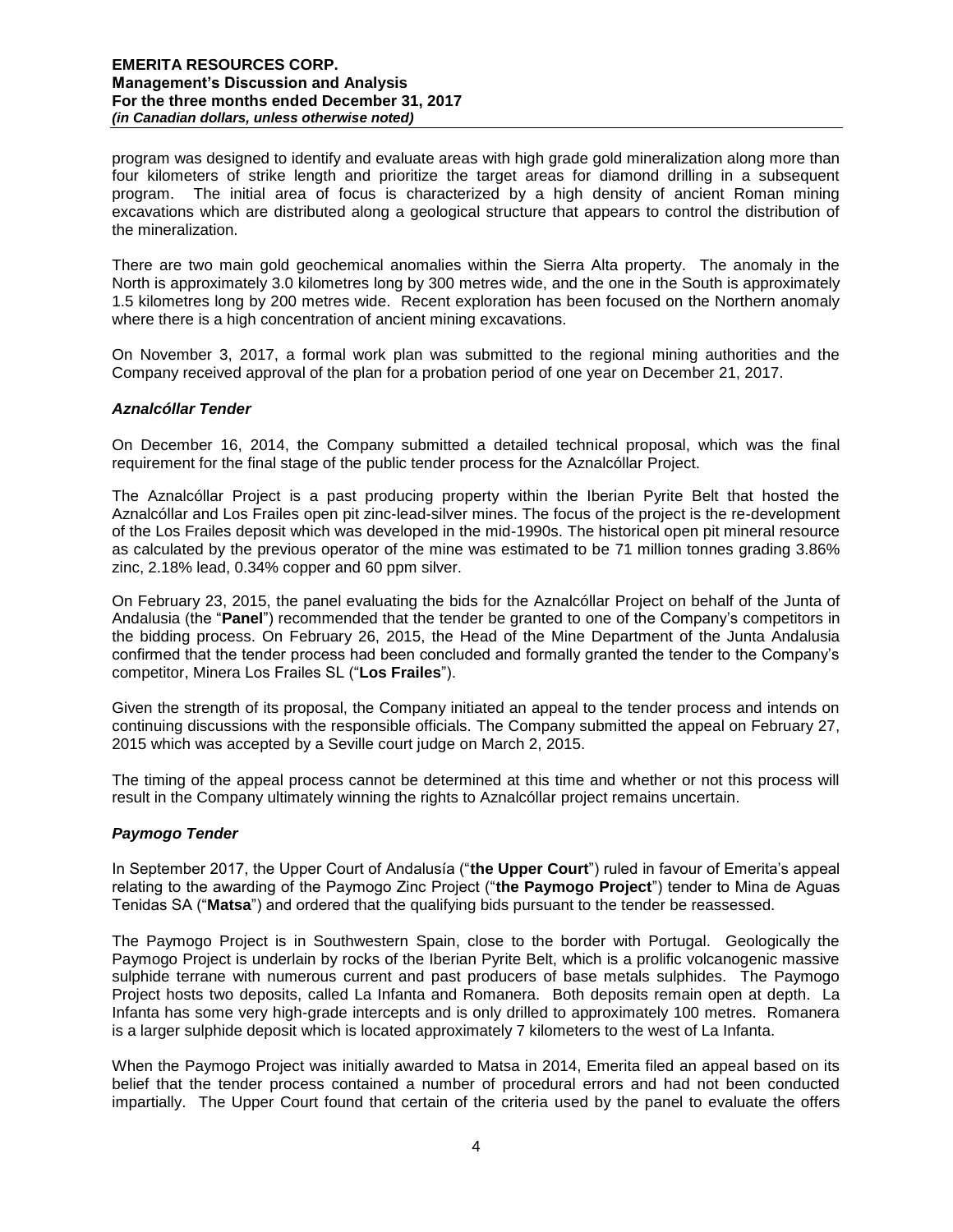were considered arbitrarily and had not been made known to all the participants in the tender process and that "the panel made an arbitrary assessment of the bids favoring one bidder to the detriment of the others". As a result, the Upper Court ruled in favour of Emerita's appeal and rescinded the awarding of the Paymogo Project.

The Upper Court has directed the panel to reassess the bids excluding the criteria that were not previously publicly disclosed. Using the legal criteria, the Company believes that it should be awarded the tender. Neither the timing for reconvening the panel nor how the panel will approach the reassessment is known by the Company. The Company will provide an update in due course with respect to any new developments.

## **Mineral Exploration Properties – Brazil**

# **Salobro Zinc Project**

On July 14, 2017, the Company entered a definitive agreement (the "**Definitive Agreement**") with Vale S.A. ("**Vale**") and IMS Engenharia Mineral Ltda. ("**IMS**") to acquire the Salobro zinc project ("the **Salobro Project**"). On January 22, 2018, the Company received confirmation from the TSX-V that the Company has satisfied the conditions of conditional approval to complete the acquisition of the Salobro Project. The Company has commenced the closing process and expects to complete the acquisition by the end of March 2018.

In connection with a binding letter of intent ("**LOI**"), the Company created a Brazilian subsidiary, Zinco das Gerais, to formally hold and operate its Brazilian projects, including the Salobro Project. The Company will initially own 75% of Zinco das Gerais with an exclusive right to acquire the remaining 25% interest from IMS at its sole option.

The Company has a strong technical team in place in Brazil that has compiled the historical drill data, has completed a deposit model, and has developed the preliminary engineering and conceptual mining plan that will be used to maximize the effectiveness up the upcoming diamond drill program. The Company has commenced its exploration program and has decided to accelerate the project in order to reach a development and construction decision. Permitting for the initial 3,500 meter drill program in is progress and drilling is expected to commence in March 2018. More details are provided in the Company's press release dated February 15, 2018.

The Salobro Project is comprised of two mining applications covering 1,209.75 hectares in the Municipality of Porteirinha, Minas Gerais State, Brazil, in an area well serviced with infrastructure including a zinc smelter, paved roads, cellular coverage, rail, water and power. The mineralization is hosted in the Riacho dos Machados group, which is described as a metasedimentary sequence of Archean or Paleoproterozoic age. The mineralization is stratabound with sphalerite and galena as the main ore minerals. The metasedimentary sequence comprises carbonates, banded iron formations and banded cherts, suggesting either a Mississippi Valley Type or Sedex depositional environment for the sulphide accumulations. The thickest intercept to date is 13.92 meters grading 10.39% zinc and 2.13% lead. The known mineralization occurs in three lenses all of which remain open for expansion by further drilling.

**A qualified person, as defined in NI 43-101, has not done sufficient work on behalf of Emerita to classify the historical estimate as a current mineral resource and Emerita is not treating the historical estimate as a current mineral resource or mineral reserve. The resource estimate is a historical estimate and should not be relied upon.** A summary of the historical resource estimate can be found on the Company's website in a report entitled "Mineralizações De Zinco E Chumbo Do Depósito Salobro, Porteirinha (Mg) (2006)". According to the report, the Salobro Project deposit is estimated to contain 8.3 million tonnes grading 7.12% zinc plus lead. The database used to establish the mineral resource estimate includes 40 diamond drill holes (13,884.94 meters of drilling). All borehole collar and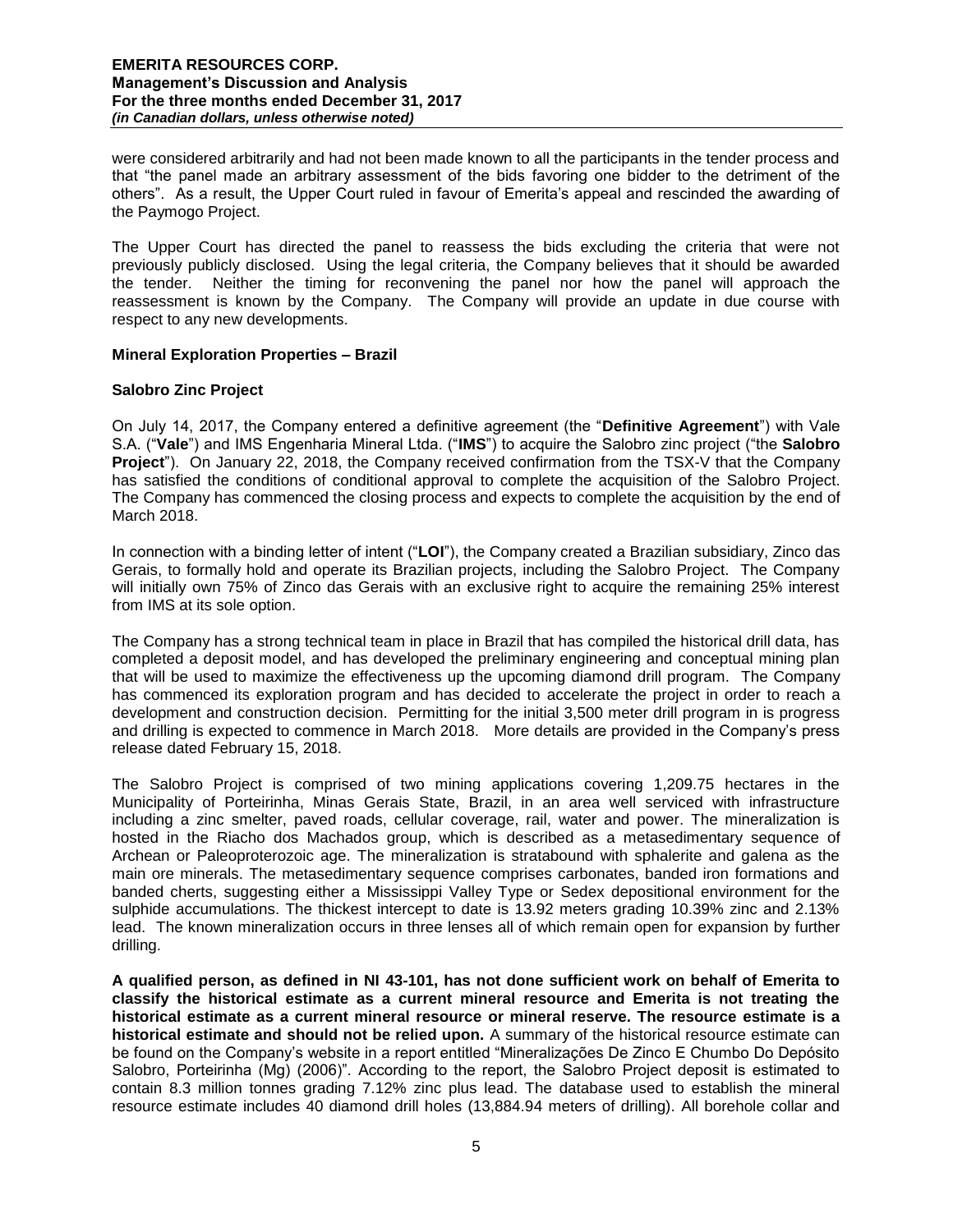down hole surveys, as well as a topographic survey with contour lines spaced at five meters, were provided to Emerita from the previous operators of the Salobro Project. Historical technical reports that included specific gravity and other technical commentary have also been provided to Emerita. All assays were completed at Vale's laboratory and there is no reference to external and independent duplicate assay samples in the database. The deposit remains open for further expansion. The initial work program will focus on a combination of completing work on the existing drill core to produce an NI 43-101 compliant resource as well as step out drilling to expand the resource. The results of the initial work program are expected to provide the necessary data for completing the initial economic evaluation of the Salobro Project deposit. The Company has engaged an independent technical consultant to complete a NI 43-101 technical report, which is expected to be completed by the end of March 2018.

Pursuant to the Definitive Agreement, Emerita agrees to pay USD\$6.5 million in cash to Vale. The cash payments will be made by Emerita over seven (7) years on the following schedule:

- US\$350,000 within 30 days from the date that the request for assignment of the mining rights which comprise the Salobro Project (the "**Mining Rights**") to Zinco das Gerais is filed by IMS or Emerita with the DNPM, Brazil's national mining agency and subsequent to Vale withdrawing its pending claims against IMS.
- US\$1,650,000 on or before the first anniversary of the Definitive Agreement;
- US\$1,500,000 on or before the third anniversary of the Definitive Agreement; and
- US\$3,000,000 on or before the seventh anniversary of the Definitive Agreement (collectively, the "**Consideration**").

Zinco das Gerais shall hold the Salobro Project in trust for Vale until the Consideration has been fully paid by Emerita. If Emerita fails to pay any installment of the Consideration to Vale and Emerita does not remedy this breach within 30 days, Vale may request that the Salobro Project be returned by Zinco das Gerais or IMS, as applicable, to Vale and Vale shall retain any portion of the Consideration it has received up until such time. Vale shall not refund any of the legal fees and court costs paid by Emerita regarding this Transaction.

As consideration for IMS transferring the rights to the Salobro Project to Zinco das Gerais, Emerita shall issue 1,000,000 common shares in the capital of Emerita (the "**Emerita Shares**") to IMS or its nominee on the date the DNPM approves the transfer of the Mining Rights from IMS to Zinco das Gerais.

Emerita has the right to acquire IMS's 25% interest in Zinco das Gerais, up to 48 months from the date of Definitive Agreement execution, by paying CAD\$2,000,000 in cash to IMS or its nominee and issuing an additional 1,000,000 Emerita Shares to IMS or its nominee.

## *Falcon Project – Brazil*

In June 2016, the Company entered into a binding letter agreement (the "**Falcon Agreement**") with Falcon Metais Ltda. ("**Falcon**") pursuant to which Falcon granted to Emerita an option (the "**Option**") to acquire a 100% interest in the Falcon Litio MG Project (the "**Falcon Project**") on or before June 13, 2018 (the "**Option Expiry Date**"). The Falcon Project is adjacent to Brazil's only lithium mining operation owned by Companhia Brasileira de Lítio ("**CBL**") and the northwestern property boundary of the Falcon Project is just 500 meters from the CBL mine.

The Falcon Project is in Minas Gerais State, Brazil, near the Salobro zinc project detailed above. This provides the Company with the opportunity to explore the Falcon Project cost effectively, as its technical team will be in the area. The Falcon Project is comprised of one exploration permit and five applications for exploration permits. The applications for exploration permits have been submitted to the Brazilian Mining Agency by Falcon and will be transferred to Emerita when the exploration permits are granted.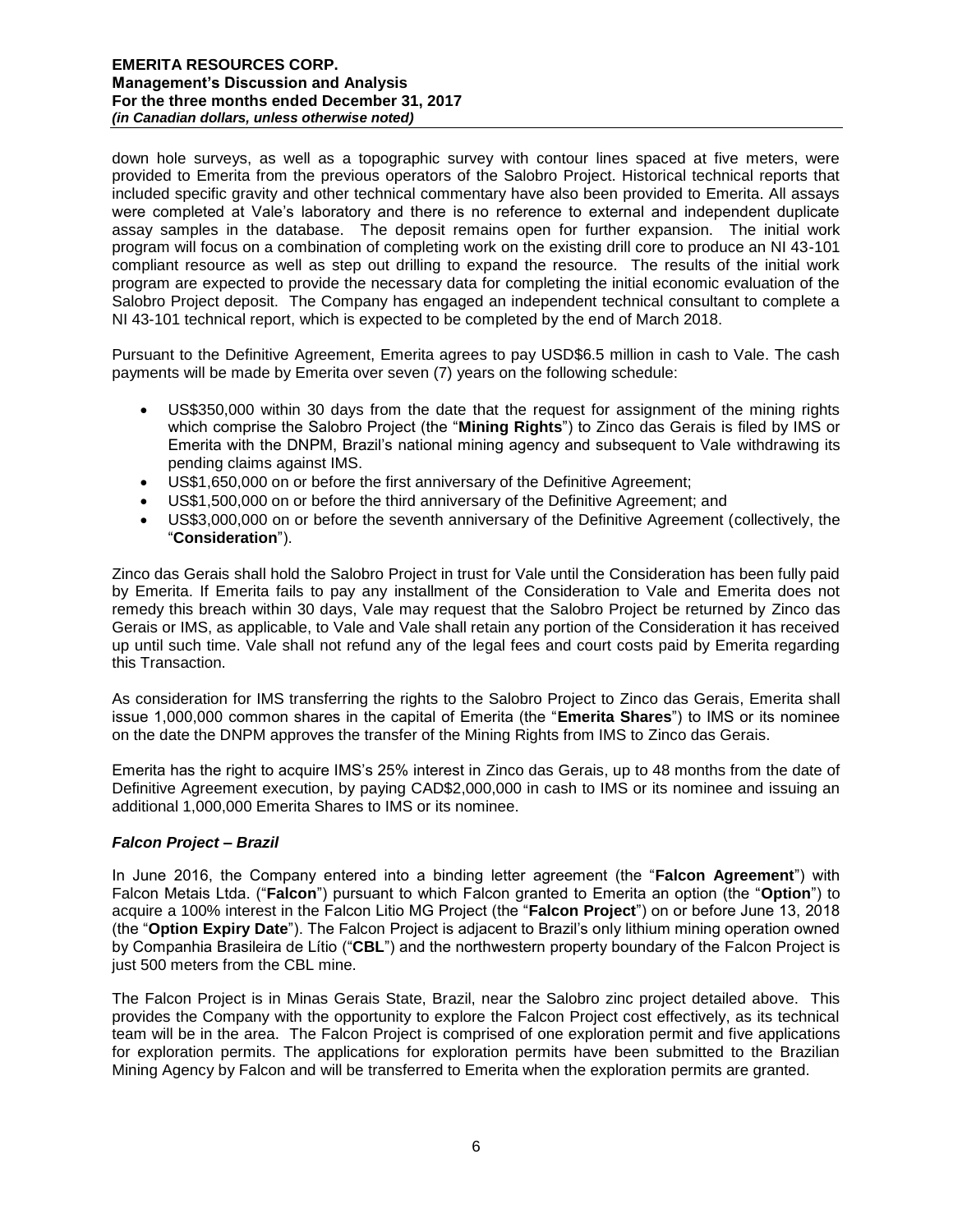In order to acquire the Option, Emerita issued 500,000 common shares to Falcon in June 2016, at a price per share of \$0.155. An additional 500,000 common shares were issued on August 28, 2017 at a price per share of \$0.12 based on the estimated market value of the shares on the date of issuance. In order to exercise the Option and acquire the Falcon Project, Emerita must issue a third tranche of 500,000 common shares to Falcon on or before the Option Expiry Date. All issuances of common shares of Emerita are subject to a statutory hold period and to approval by the TSXV.

If Emerita exercises the Option and acquires the Falcon Project, Falcon will retain a transferable 2% net smelter royalty on all commercial sales from the Falcon Project. In addition, if a "mineral resource", as defined in NI 43-101, of at least 20 million tonnes with a grade of at least 1.3% LiO2 is delineated at the Falcon Project, Emerita shall either, (i) pay CAD\$5 million in cash to Falcon or, by its sole discretion, (ii) issue CAD\$5 million worth (to be determined on a reasonable volume weighted average price basis) of common shares to Falcon (the "**Resource Consideration**").

The Resource Consideration shall only be paid by Emerita if (i) the mineral resource is verified by a "qualified person", as such term is defined in NI 43-101, who is independent of Emerita and Falcon, and (ii) at least 50% of the mineral resource is categorized as an "indicated mineral resource" or "measured mineral resource", as defined in NI 43-101.

Pursuant to the Agreement, Falcon will hold the Project in trust for Emerita until Emerita exercises the Option and the Project is assigned and transferred to Emerita. If Emerita does not exercise the Option by the Option Expiry Date, Falcon will retain the Project.

## **Liquidity and Capital Resources**

As at December 31, 2017, the Company had working capital surplus of \$2,118,447 (September 30, 2017 – working capital deficit of \$1,460,184), which included a cash balance of \$3,436,700 (September 30, 2017 - \$518,719), amounts receivable of \$253,684 (September 30, 2017 - \$109,003), and prepaid expenses and advances of \$77,089 (September 30, 2017 - \$28,912), offset by accounts payable and accrued liabilities of \$1,649,326 (September 30, 2017 - \$2,116,818).

On December 20, 2017, the Company completed a private placement financing by issuing 43,426,000 units at a price of \$0.10 per unit for gross proceeds of \$4,342,600. Each unit is comprised of one common share and one half of one common share purchase warrant. Each whole warrant is exercisable at a price of \$0.20 per warrant until December 20, 2019. The proceeds were used towards closing the acquisition of the Salobro zinc project in Brazil, to commence the exploration programs of both the Salobro zinc project and the Plaza Norte zinc project in Spain, and will be used for future acquisitions of mineral properties and for general corporate purposes. In addition, 2,097,095 broker options were issued, exercisable at a price of \$0.10 per broker option into one common share of the Company, until December 20, 2019.

## **Results of Operations**

During the three months ended December 31, 2017, the Company recorded a loss of \$446,792, or \$0.00 per share, compared with a loss of \$388,423, or \$0.00 per share, during the comparable three months ended December 31, 2016.

Expenses incurred during the three months ended December 31, 2017 included \$312,449 in consulting and management fees; \$9,607 in shareholder communications and filing fees; \$24,543 in promotional expenses; \$34,605 in travel expense; \$11,844 in office expenses for office administration services; and \$9,242 in professional fees related to legal expenses and the preparation and audit of the Company's financial statements. During the three months ended December 31, 2017, project evaluation expenses of \$75,905 were incurred relating to the evaluation of possible mineral properties within Spain.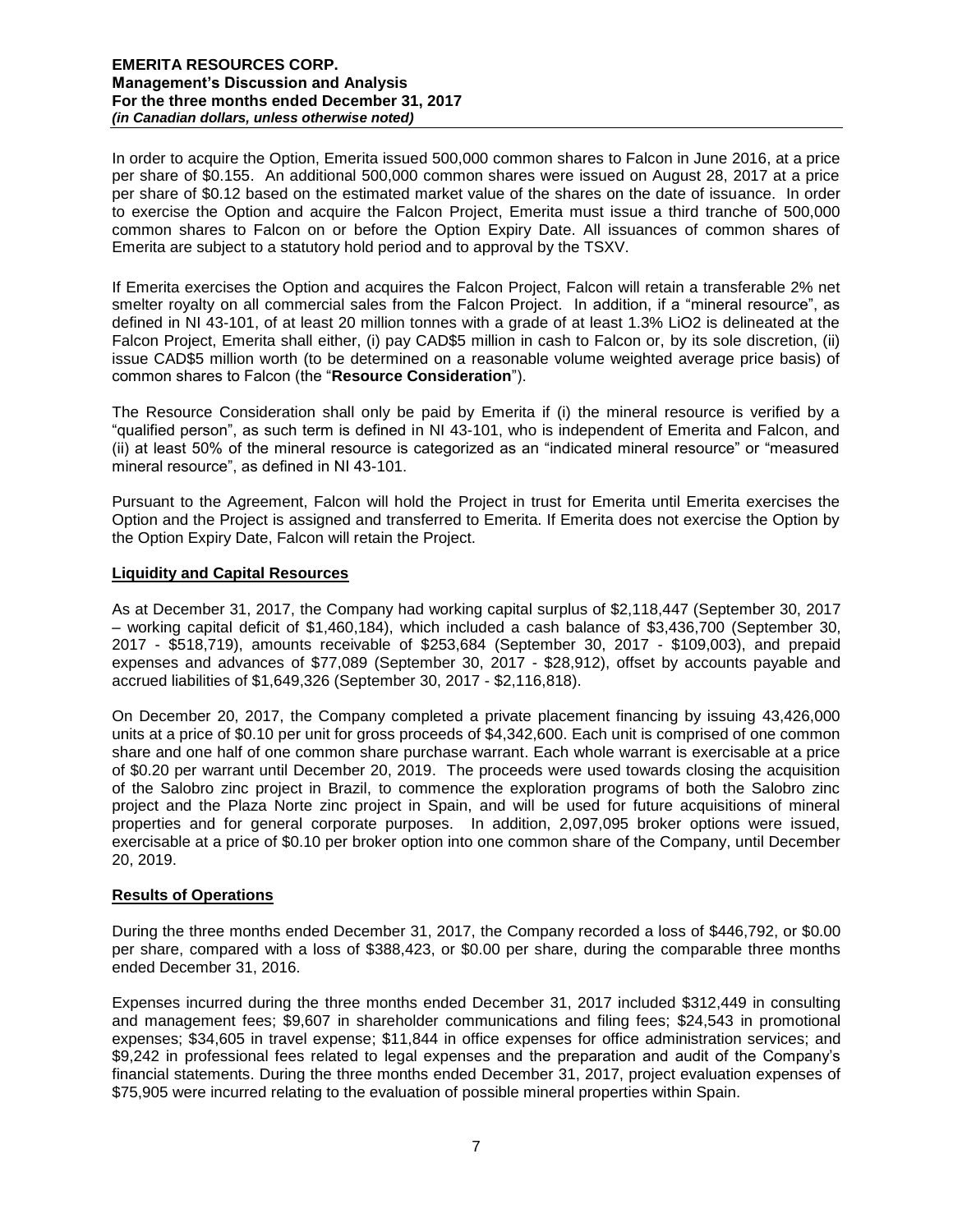Expenses incurred during the three months ended December 31, 2016 included \$210,479 in consulting and management fees; \$8,097 in shareholders communications and filing fees; \$47,013 in office expenses for office administration services; \$7,548 in professional fees related to the preparation and audit of the Company's financial statements; and \$35,319 in share-based compensation expenses. In addition, project evaluation expenses of \$89,567 were incurred, relating to the evaluation of mineral properties in Spain.

# **Cash flows**

#### *Three months ended December 31, 2017*

During the three months ended December 31, 2017, the Company used cash of \$1,103,154 on operating activities. Cash used in operating activities consisted primarily of new project evaluation expenses incurred on the Company's properties in Spain, and corporate general and administrative expenses.

During the three months ended December 31, 2017, investing activities used \$55,600, which related to the Company's investment in its joint arrangement as well as the sale of exploration and evaluation properties.

During the three months ended December 31, 2017, financing activities generated \$4,076,735 consisting of the proceeds from the Company's private placement financing, and the exercise of 100,000 of the Company's outstanding warrants.

#### *Three months ended December 31, 2016*

During the three months ended December 31, 2016, the Company used cash of \$157,897 on operating activities. Cash used in operating activities consisted mainly of new project evaluation expenses incurred on the Company's properties in Spain, and corporate general and administrative expenses.

During the three months ended December 31, 2016, investing activities provided \$632 which related to the disposal of property, plant and equipment, offset by office equipment and general overhead for exploration and evaluation expenditures on the Company's properties in Spain.

During the three months ended December 31, 2016, there was no cash provided by financing activities.

#### **Off-Balance Sheet Items**

As at December 31, 2017, the Company did not have any off-balance sheet items.

#### **Select Annual Information**

Select annual financial information for the years ended September 30, 2017, 2016 and 2015 is presented in the table below:

|                                   | 2017 |             |  | 2016        |  | 2015        |  |
|-----------------------------------|------|-------------|--|-------------|--|-------------|--|
|                                   |      |             |  |             |  |             |  |
| Revenues                          |      |             |  | ٠           |  |             |  |
| Loss and comprehensive loss       |      | (2,522,973) |  | (1,520,994) |  | (2,386,390) |  |
| Loss per share, basic and diluted |      | (0.03)      |  | (0.02)      |  | (0.05)      |  |
| Total assets                      |      | 1,164,665   |  | 1,638,331   |  | 1,196,621   |  |
| Working capital ('000s)           |      | (1,460)     |  | (1,007)     |  | (980)       |  |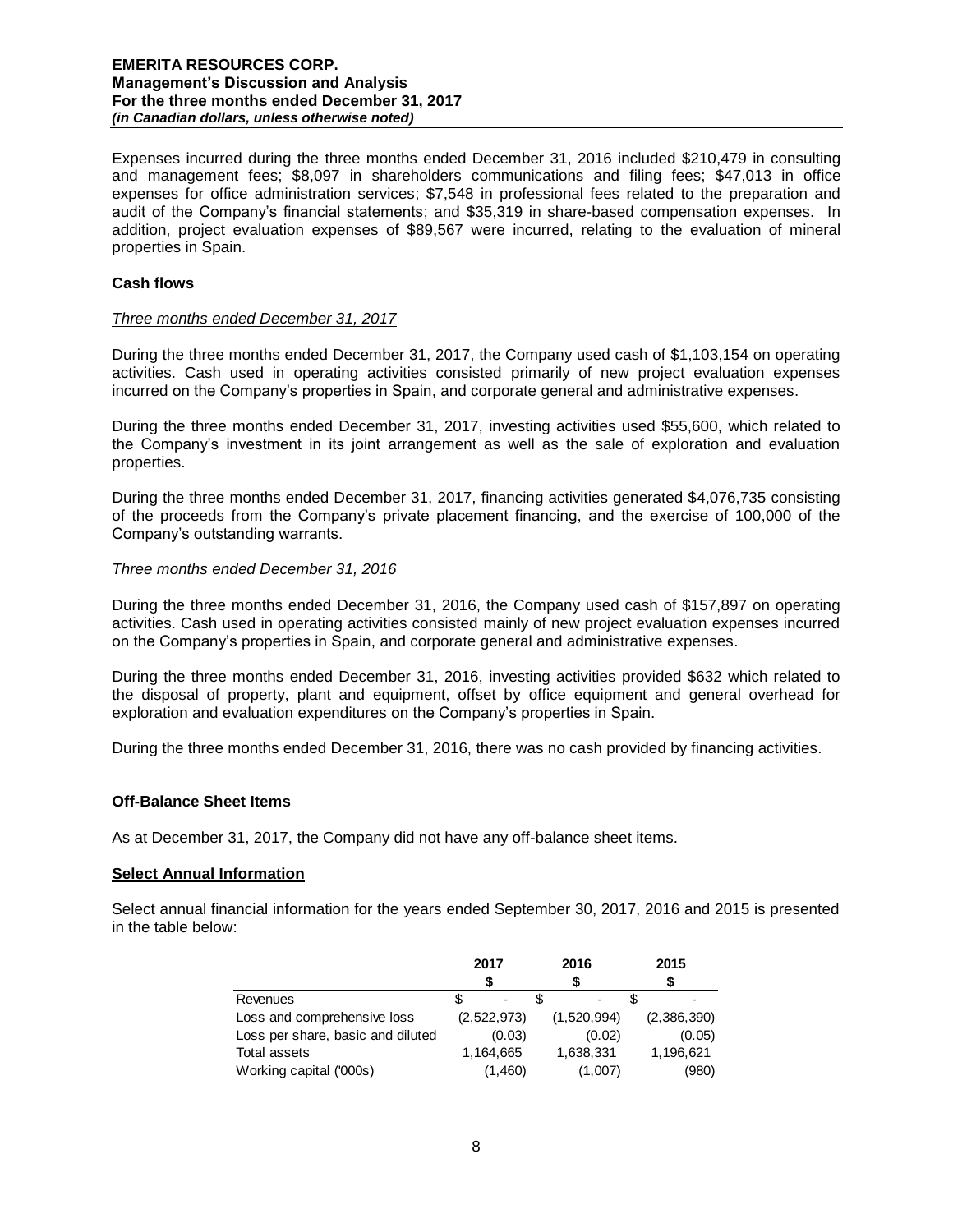## **Select Quarterly Information**

Select quarterly financial information for the most recent eight quarters is presented in the table below:

|                    |             | Operating |             |                |                     |
|--------------------|-------------|-----------|-------------|----------------|---------------------|
| <b>Period</b>      | Revenue (1) | costs     | Loss        | Loss per share | <b>Total assets</b> |
|                    |             |           |             |                |                     |
| Q1- December 2017  |             | 478,195   | (446,792)   | (0.00)         | 4,327,116           |
| Q4- September 2017 |             | 544.344   | (1,439,053) | (0.02)         | 1,164,665           |
| Q3- June 2017      |             | 423,701   | (436,579)   | (0.00)         | 2,180,500           |
| Q2- March 2017     |             | 256,595   | (258,918)   | (0.00)         | 1,735,564           |
| Q1- December 2016  |             | 398,023   | (388,423)   | (0.01)         | 1,426,004           |
| Q4- September 2016 |             | 560,597   | (725,720)   | (0.01)         | 1,638,331           |
| Q3- June 2016      |             | 387,941   | (382,153)   | (0.00)         | 1,848,105           |
| Q2- March 2016     |             | 400.244   | (395,964)   | (0.01)         | 1,251,012           |

Explanatory Notes:

1) The Company has no sales revenues.

#### **Financial Instruments**

Financial instruments recorded at fair value on the statement of financial position are classified using a fair value hierarchy that reflects the significance of the inputs used in making the measurements. The fair value hierarchy has the following levels:

- a) Level 1 Unadjusted quoted prices in active markets for identical assets or liabilities;
- b) Level 2 Inputs other than quoted prices that are observable for assets or liabilities, either directly or indirectly; and
- c) Level 3 Inputs for assets and liabilities that are not based on observable market data.

The fair value hierarchy requires the use of observable market inputs whenever such inputs exist. A financial instrument is classified to the lowest level of the hierarchy for which a significant input has been considered in measuring fair value.

The Company's financial instruments include cash, and accounts payable and accrued liabilities. The carrying values of these financial instruments reported in the statement of financial position approximate their respective fair values due to the relatively short-term nature of these instruments.

As at December 31, 2017, the Company had no instruments to classify in the fair value hierarchy.

The Company's risk exposures and the impact on the Company's financial instruments are summarized below:

(a) *Credit risk* 

Counterparty credit risk is the risk that the financial benefits of contracts with a specific counterparty will be lost if a counterparty defaults on its obligations under the contract. This includes any cash amounts owed to the Company by those counterparties, less any amounts owed to the counterparty by the Company where a legal right of set-off exists and includes the fair values of contracts with individual counterparties which are recorded in the financial statements.

#### *a. Trade credit risk*

The Company is not exposed to significant trade credit risk.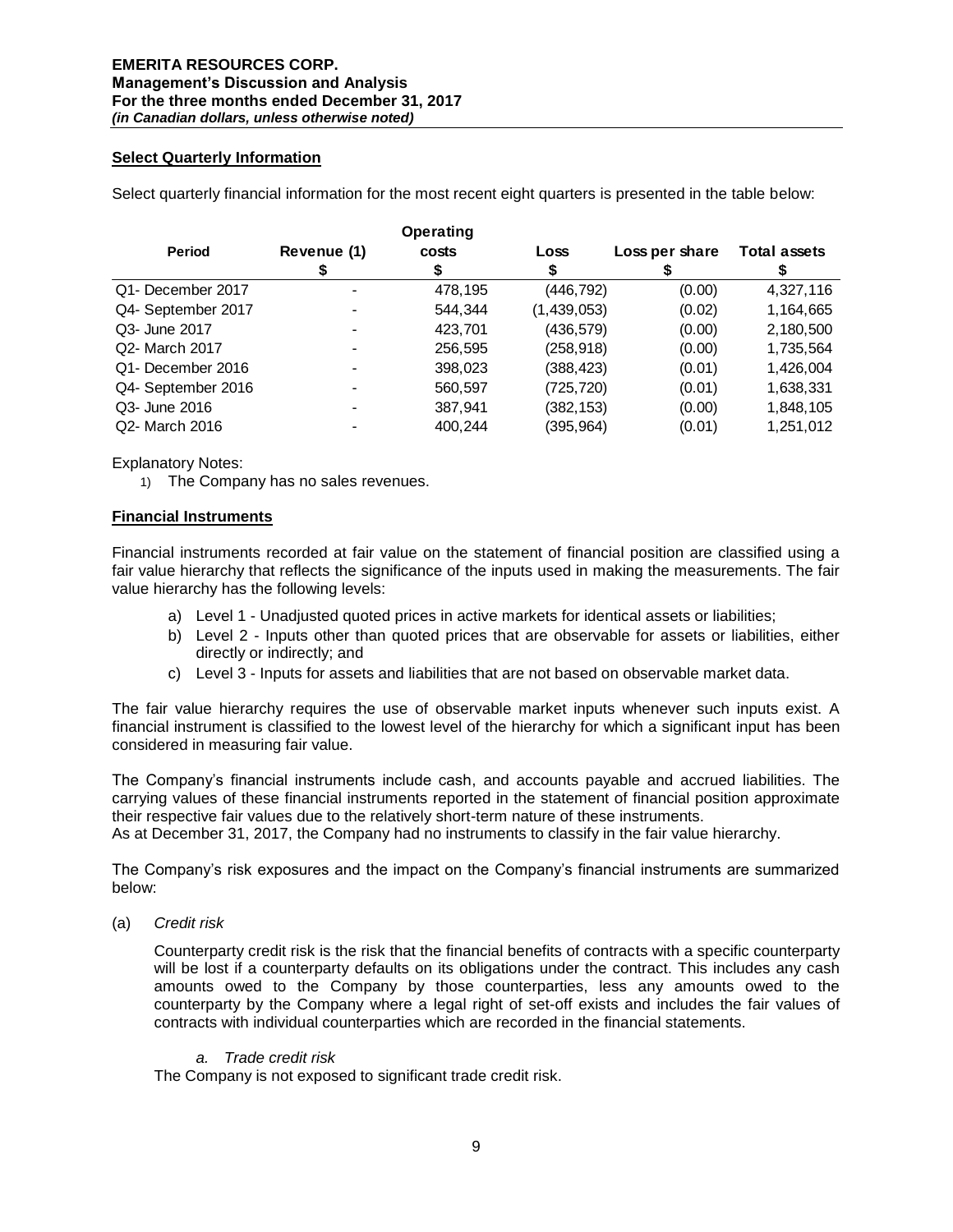#### b. *Cash*

In order to manage credit and liquidity risk the Company's policy is to invest only in highly rated investment grade instruments that have maturities of three months or less. Limits are also established based on the type of investment, the counterparty and the credit rating.

(b) *Currency risk* 

Currency risk is the risk that the fair value of, or future cash flows from, the Company's financial instruments will fluctuate because of changes in foreign exchange rates. The Company's foreign currency risk arises primarily with respect to the Euro from its property interests in Spain and US dollars from operations. Fluctuations in the exchange rates between these currencies and the Canadian dollar could have a material effect on the Company's business, financial condition and results of operations. The Company does not engage in any hedging activity to mitigate this risk.

As at December 31 and September 30, 2017, the Company had the following financial instruments and denominated in foreign currency (expressed in Canadian dollars):

|                                          |    | Euro       |   | <b>US dollars</b> |
|------------------------------------------|----|------------|---|-------------------|
| Cash                                     | \$ | 17,706     | S | 7,369             |
| Accounts payable and accrued liabilities |    | (408, 725) |   | (445, 401)        |
|                                          | S  | (391,019)  | S | (438, 032)        |
| <b>September 30, 2017</b>                |    |            |   |                   |
|                                          |    | Euro       |   | <b>US dollars</b> |
| Cash                                     | S  | 47.914     | S | 1.093             |

#### **December 31, 2017**

A 10% strengthening (weakening) of the Canadian dollar against the Euro and US dollar would decrease (increase) net loss by approximately \$39,000 and \$44,000 (September 30, 2017 - \$34,000 and \$47,000) respectively.

Accounts payable and accrued liabilities (390,345) (468,906)

 $\sqrt{342,431}$   $\sqrt{5}$  (467,813)

*(c) Liquidity risk* 

Liquidity risk is the risk that an entity will encounter difficulty in meeting obligations associated with financial liabilities. The Company's approach to managing liquidity risk is to ensure that it will have sufficient liquidity to meet liabilities when due. At December 31, 2017, the Company had a cash balance of \$3,436,700 (September 30, 2017 - \$518,719) to settle current liabilities of \$1,649,326 (September 30, 2017 - \$2,116,818). The Company's trade payables have contractual maturities of less than 30 days and are subject to normal trade terms.

## *(d) Commodity / Equity price risk*

The Company is exposed to price risk with respect to commodity and equity prices. Equity price risk is defined as the potential adverse impact on the Company's earnings due to movements in individual equity prices or general movements in the level of the stock market. Commodity price risk is defined as the potential adverse impact on earnings and economic value due to commodity price movements and volatilities. The Company closely monitors commodity prices, as it relates to gold, individual equity movements and the stock market to determine the appropriate course of action to be taken by the Company. Commodity price risk is remote as the Company is not a producing entity.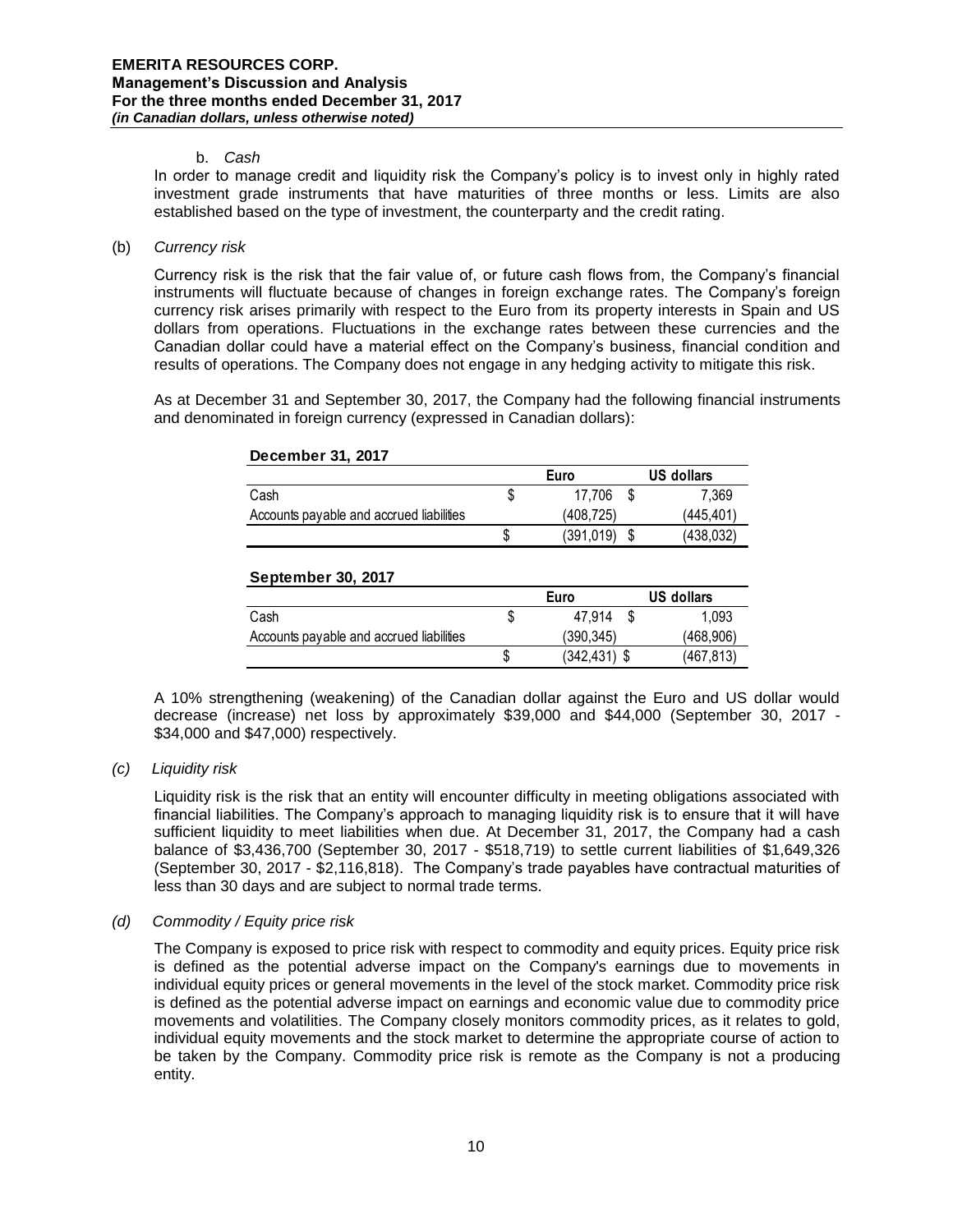## **Critical Accounting Policies**

The Company's significant accounting policies are described in Note 2 to the audited consolidated financial statements for the year ended September 30, 2017. The preparation of statements in conformity with IFRS requires management to make estimates and assumptions that affect the reported amounts of assets and liabilities at the date of the financial statements and reported amounts of expenses during the reporting period. Actual outcomes could differ from these estimates. The following is a list of the accounting policies that management believes are critical, due to the degree of uncertainty regarding the estimates and assumptions involved and the magnitude of the asset, liability or expense being reported:

- Foreign currencies
- Exploration and evaluation properties

## *Foreign currencies*

The Foreign currency translation presentation and functional currency of the Company and its subsidiary is the Canadian dollar.

Transactions in currencies other than the functional currency are recorded at the rates of exchange prevailing on the dates of the transactions. At each financial position reporting date, monetary assets and liabilities that are denominated in foreign currencies are translated at the rates prevailing at the date of the statement of financial position. Exchange differences are recognized in operations in the period in which they arise.

The Company makes expenditures and incurs costs in Euros ("EUR") and United States Dollars ("US\$"). At December 31, 2017, one Canadian dollar was worth US\$0.7971 (September 30, 2017– US\$0.8013) and EUR 0.6644 (September 30, 2017 – EUR 0.6783). During the three months ended December 31, 2017, the average value of one Canadian dollar was US\$0.7865 (September 30, 2017 – US\$0.7612) and EUR 0.6677 (September 30, 2017 – EUR 0.6898).

## *Exploration and evaluation properties*

|                                  | <b>Las Morras</b><br><b>Property</b> | <b>Falcon Litio</b><br><b>Project</b> | Total    |  |
|----------------------------------|--------------------------------------|---------------------------------------|----------|--|
|                                  |                                      |                                       |          |  |
| Balance, September 30, 2017      | 339,994                              | 137,500                               | 477,494  |  |
| Cost incurred during the period: |                                      |                                       | ۰        |  |
| Purchase option (a)              | (25,000)                             | $\overline{\phantom{a}}$              | (25,000) |  |
| Balance, December 31, 2017       | 314,994                              | 137,500                               | 452.494  |  |

Once a license to explore an area has been secured, expenditures on exploration and evaluation activities are capitalized to exploration and evaluation properties and classified as a component of property, plant and equipment.

Exploration expenditures relate to the initial search for deposits with economic potential and to detailed assessments of deposits or other projects that have been identified as having economic potential.

Management reviews the carrying value of capitalized exploration and evaluation costs at least annually. The review is based on the Company's intentions for the development of the undeveloped property. Subsequent recovery of the resulting carrying value depends on successful development or sale of the undeveloped project. If a project does not prove viable or management determines that impairment is required, all irrecoverable costs associated with the project net of any impairment provisions are written off to operations.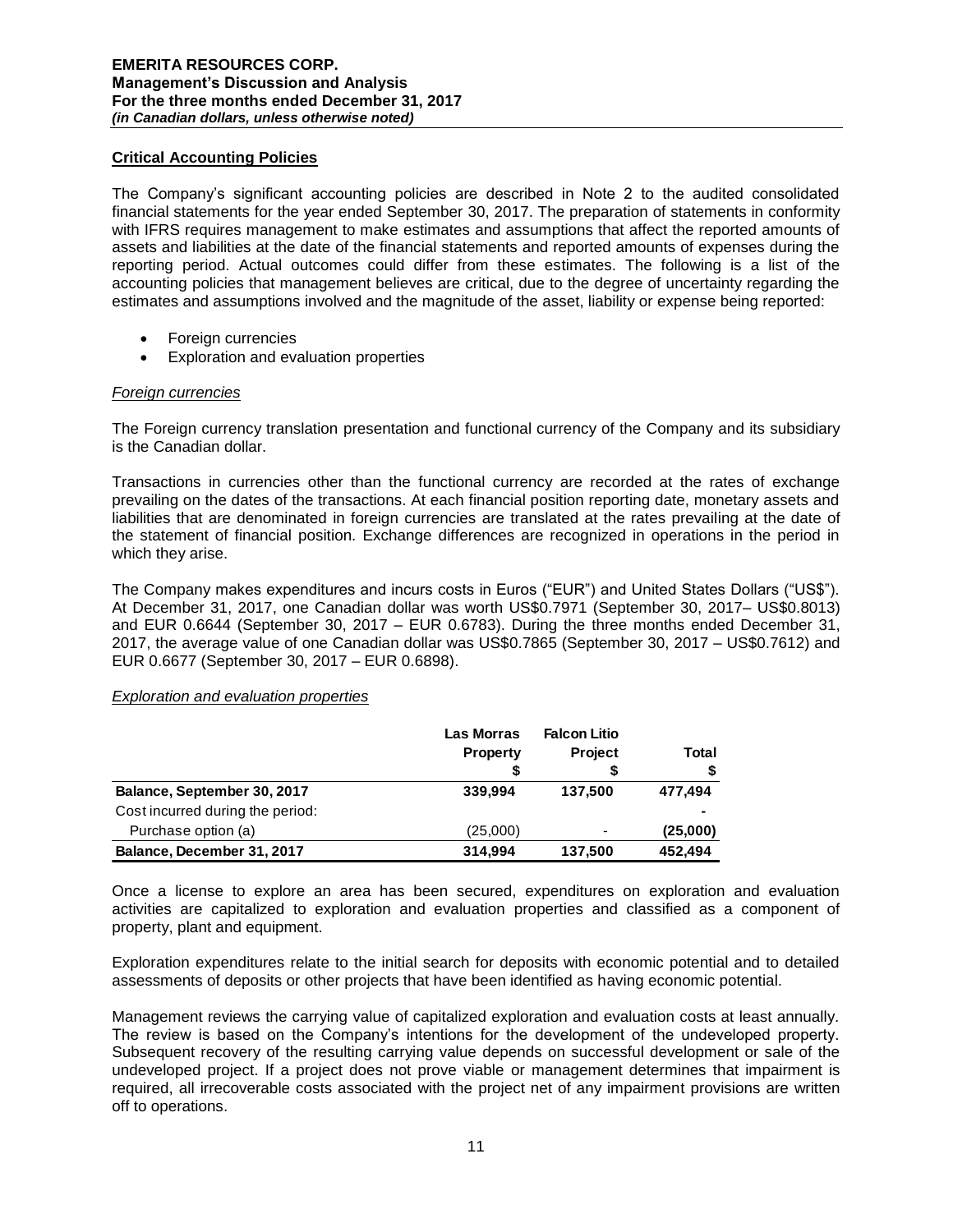The recoverability of amounts shown for exploration and evaluation properties is dependent upon the discovery of economically recoverable reserves, the ability of the Company to obtain financing to complete development of the properties, and on future production or proceeds of disposition.

Costs recovered in excess of the carrying amount are recognized in operations. At December 31, 2017, the Company had exploration and evaluation properties on the statement of financial position of \$452,494 (September 30, 2017 - \$477,494).

### **Commitments and Contingencies**

The Company's exploration activities are subject to various laws and regulations governing the protection of the environment. These laws and regulations are continually changing and generally becoming more restrictive. The Company believes its operations are materially in compliance with all applicable laws and regulations. The Company expects to make expenditures to comply with such laws and regulations.

The Company is party to certain management contracts. These contracts contain minimum commitments of approximately \$324,000 (2016 - \$300,000) and additional contingent payments of up to approximately \$1,235,000 (2016 - \$1,164,000) upon the occurrence of a change of control. As a triggering event has not taken place, the contingent payments have not been reflected in these consolidated financial statements.

The Company is subject to various claims, lawsuits and other complaints arising in the ordinary course of business. The Company records provisions for losses when claims become probable and the amounts are estimable. Although the outcome of such matters cannot be determined, it is the opinion of management that the final resolution of these matters will not have a material adverse effect on the Company's financial condition, operations or liquidity.

The Company has been named as a defendant in a claim made by a group of companies regarding the payment of outstanding amounts owing to the group of companies relating to certain advertising services. The plaintiff is seeking payment in the amount of  $\epsilon$  208,457 (approximately \$314,000). Although the ultimate outcome of this action cannot be ascertained at this time and the results of legal proceedings cannot be predicted with certainty, management believes this claim to be without merit.

## **Transactions with Related Parties**

The Company shares office space with other companies who may have common officers or directors. The costs associated with this space are administered by an unrelated company.

As at December 31, 2017, an amount of \$813,401, included in accounts payable, were owed to directors and officers of the Company (September 30, 2017 - \$972,436). The amounts outstanding on fees are unsecured, non-interest bearing, with no fixed terms of repayment.

## *Compensation of key management personnel of the Company*

In accordance with IAS 24, key management personnel are those persons having authority and responsibility for planning, directing and controlling the activities of the Company directly or indirectly, including any directors (executive and non-executive) of the Company. During the three months ended December 31, 2017 and 2016, the remuneration of directors and other members of key management personnel are as follows:

|                     | Three months ended |      |         |  |
|---------------------|--------------------|------|---------|--|
|                     | December 31,       |      |         |  |
|                     | 2017               |      | 2016    |  |
| Short-term benefits | 122.813            | - \$ | 122.992 |  |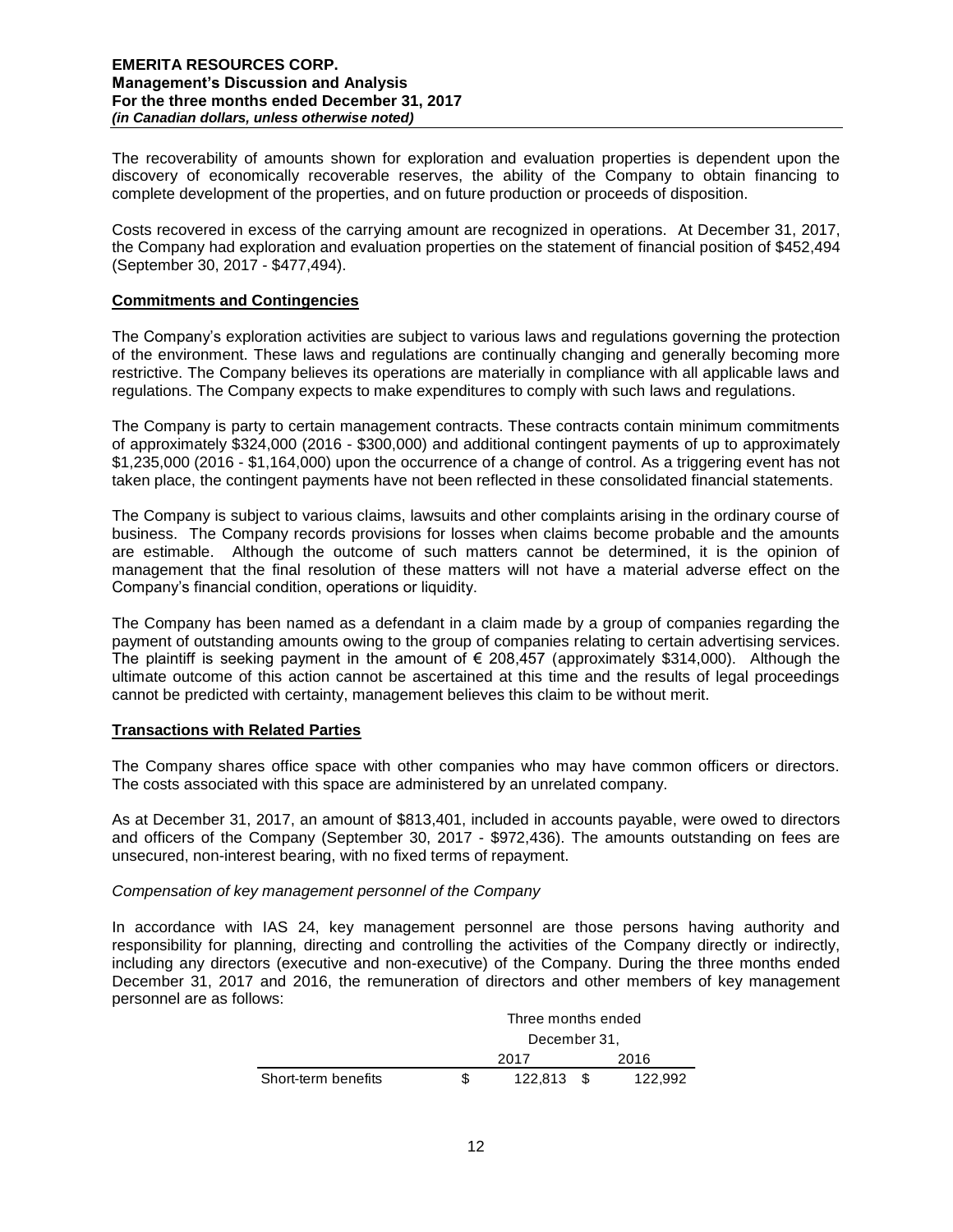# **Risk Factors**

Mining exploration inherently contains a high degree of risk and uncertainty, which even a combination of careful evaluation, experience and knowledge may not eliminate. The following are certain factors relating to the business of the Company, which investors should carefully consider when making an investment decision concerning the Company's shares. These risks and uncertainties are not the only ones facing the Company. Additional risks and uncertainties not presently known that the Company currently deems immaterial, may also impair the operations of the Company. If any such risks occur, the financial condition, liquidity and results of operations of the Company could be materially adversely affected and the ability of the Company to implement its growth plans could be adversely affected. An investment in the Company is speculative. An investment in the Company will be subject to certain material risks and investors should not invest in securities of the Company unless they can afford to lose their entire investment. The following is a description of certain risks and uncertainties that may affect the Company.

## *Substantial Capital Requirements and Liquidity*

Substantial additional funds for the establishment of the Company's current and planned operations will be required. No assurances can be given that the Company will be able to raise the additional funding that may be required for such activities, should such funding not be fully generated from operations. Mineral prices, environmental rehabilitation or restitution, current financial conditions, revenues, taxes, capital expenditures, operating expenses and geological results are all factors which will have an impact on the amount of additional capital that may be required. To meet such funding requirements, the Company may be required to undertake additional equity financing, which would be dilutive to shareholders. Debt financing, if available, may also involve restrictions on financing and operating activities. There is no assurance that additional financing will be available on terms acceptable to the Company or at all. If the Company is unable to obtain additional financing as needed, it may be required to reduce the scope of its operations and pursue only those projects that can be funded through cash flows generated from its existing operations, if any.

## *Financing Risks and Dilution to Shareholders*

The Company will have limited financial resources, no operations and no revenues. Even if the Company's exploration program on one or more of the properties is successful, additional funds will be required for the purposes of further exploration and development. There can be no assurance that the Company will be able to obtain adequate financing in the future or that such financing will be available on favourable terms or at all. It is likely such additional capital will be raised through the issuance of additional equity which would result in dilution to the Company's shareholders.

## *Limited Operating History*

The Company is a relatively new company with limited operating history. The Company only recently acquired its interest in its material properties and the Company has no history of business or mining operations, revenue generation or production history. The Company has yet to generate a profit from their activities. The Company will be subject to all the business risks and uncertainties associated with any new business enterprise, including the risk that it will not achieve its growth objective. The Company anticipates that it may take several years to achieve positive cash flow from operations.

## *No Mineral Resources or Mineral Reserves*

Resource exploration is a speculative business, characterized by a number of significant risks including, among other things, unprofitable efforts resulting not only from the failure to discover mineral deposits but also from finding mineral deposits that, though present, are insufficient in quantity and quality to return a profit from production. The marketability of minerals acquired or discovered by the Company may be affected by numerous factors which are beyond the control of the Company and which cannot be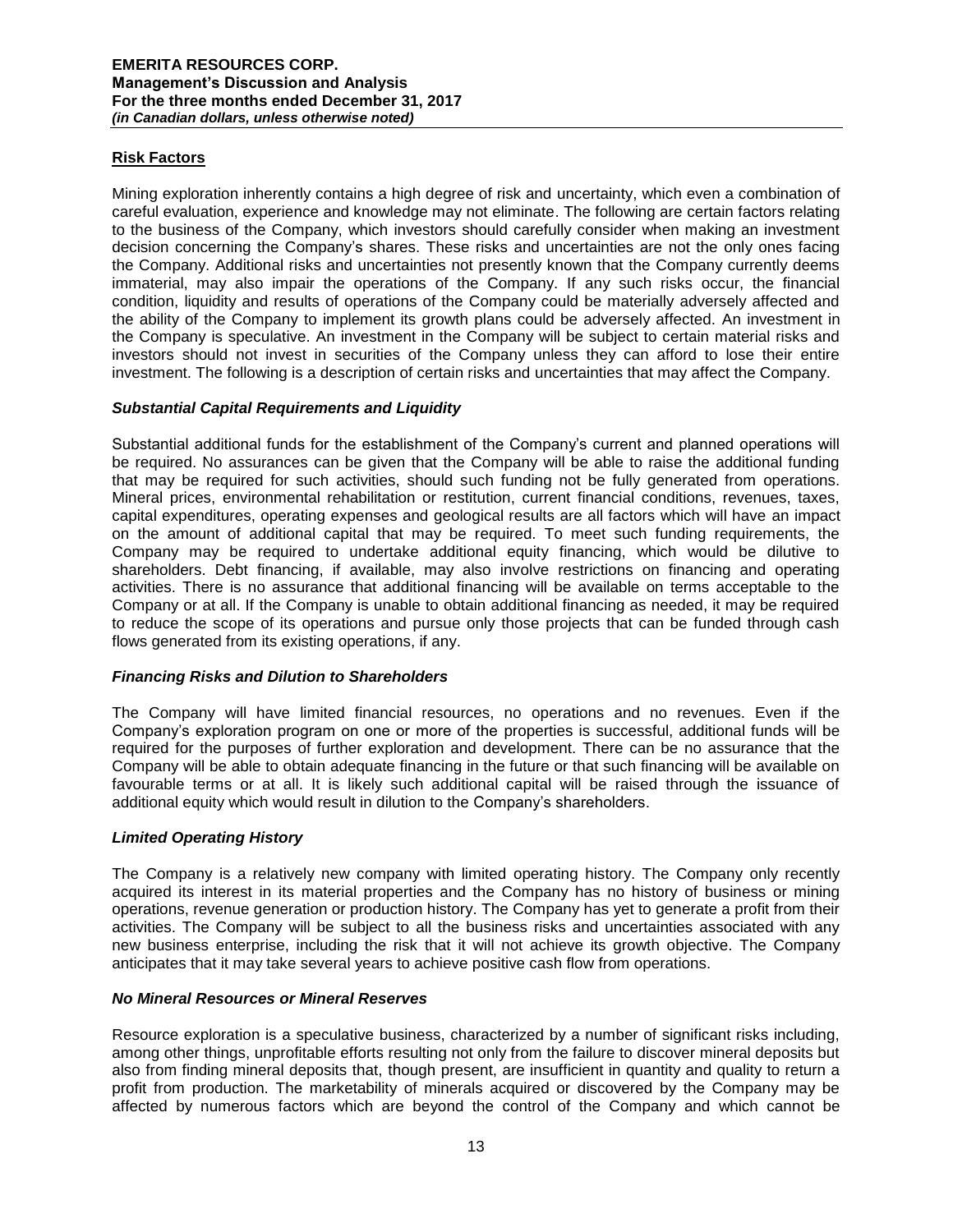accurately predicted, such as market fluctuations, the proximity and capacity of milling facilities, mineral markets and processing equipment, and such other factors as government regulations, including regulations relating to royalties, allowable production, importing and exporting of minerals, and environmental protection, the combination of which factors may result in the Company not receiving an adequate return of investment capital.

The Company's properties are in the exploration stage only and, to date, no mineral resources or mineral reserves have been identified. Development of the Company's properties will follow only if favourable exploration results are obtained. The business of exploration for minerals and mining involves a high degree of risk. Few properties that are explored are ultimately developed into producing mines. There is no assurance that any mineral resources or mineral reserves will be identified or developed. The longterm profitability of the Company's operations will in part be directly related to the costs and success of its exploration programs, which may be affected by a number of factors.

Substantial expenditures are required to establish mineral resources and mineral reserves and to develop the mining and processing facilities and infrastructure at any site chosen for mining. Although substantial benefits may be derived from the discovery of a major mineralized deposit, no assurance can be given that minerals will be discovered in sufficient quantities to justify commercial operations or that funds required for development can be obtained on a timely basis.

# *Fluctuating Mineral Prices*

The economics of mineral exploration are affected by many factors beyond the Company's control, including commodity prices, the cost of operations, variations in the grade of minerals explored and fluctuations in the market price of minerals. Depending on the price of minerals, the Company may determine that it is impractical to continue a mineral exploration operation.

Mineral prices are prone to fluctuations and the marketability of minerals is affected by government regulation relating to price, royalties, allowable production and the importing and exporting of minerals, the effect of which cannot be accurately predicted. There is no assurance that a profitable market will exist for the sale of any minerals that may be found on the Properties.

## *Regulatory, Permit and License Requirements*

The current or future operations of the Company require permits from various governmental authorities, and such operations are and will be governed by laws and regulations that may concern, among other things, exploration, development, production, taxes, labour standards, occupational health, waste disposal, toxic substances, land use, environmental protection, site safety and other matters. Companies engaged in the exploration and development of mineral properties generally experience increased costs and delays in development and other schedules because of the need to comply with applicable laws, regulations and permits. There can be no assurance that all permits which the Company may require for facilities and the conduct of exploration and development operations on its properties will be obtainable on reasonable terms, or that such laws and regulations will not have an adverse effect on any exploration or development project which the Company might undertake.

Failure to comply with applicable laws, regulations and permitting requirements may result in enforcement actions, including orders issued by regulatory or judicial authorities causing operations to cease or be curtailed and may include corrective measures requiring capital expenditures, installation of additional equipment or remedial actions. Parties engaged in exploration and development operations may be required to compensate those suffering loss or damage by reason of the exploration and development activities and may have civil or criminal fines or penalties imposed upon them for violation of applicable laws or regulations. Amendments to current laws, regulations and permits governing operations and activities of mineral companies, or more stringent implementation thereof, could have a material adverse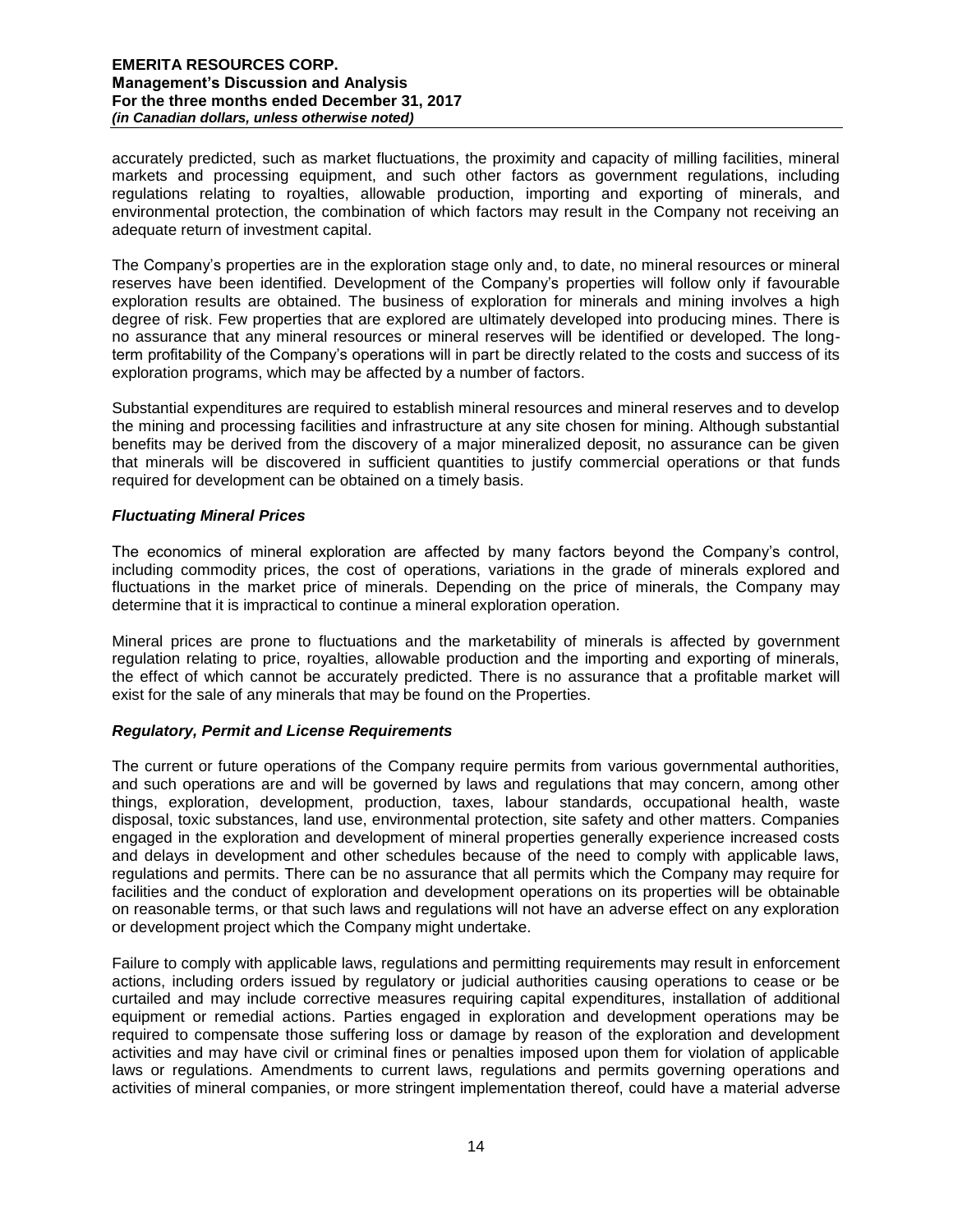impact on the Company and cause increases in capital expenditures or exploration and development costs, or require abandonment or delays in the development of new or existing properties.

With respect to the Aznalcóllar and Paymogo tender appeal processes, there can be no certainty with respect to further developments of the appeal or the results of any recourse initiated by the applicable governmental entities in Spain with respect to the tender processes. In addition, there can be no certainty with respect to the timing regarding any potential resolution of the tender review processes, the ability of the Company to be successful with its appeal or the potential for the Company to be awarded either project.

## *Title to Properties*

Acquisition of title to mineral properties is a very detailed and time-consuming process. Title to, and the area of, mineral properties may be disputed. The Company cannot give an assurance that title to some or all the Company's interest in its properties will not be challenged or impugned. Mineral properties sometimes contain claims or transfer histories that examiners cannot verify. A successful claim that the Company does not have the interest it understands it has in its properties could cause the Company to lose any rights to explore, develop and mine any minerals on such properties without compensation for its prior expenditures relating thereto.

# *Competition*

The mineral exploration and development industry is highly competitive. The Company will have to compete with other companies, many of which have greater financial, technical and other resources than the Company, for, among other things, the acquisition of minerals claims, leases and other mineral interests, as well as for the recruitment and retention of qualified employees and other personnel. Failure to compete successfully against other companies could have a material adverse effect on the Company and its prospects.

## *Reliance on Management and Dependence on Key Personnel*

The success of the Company will be largely dependent upon the performance of its directors and officers and the ability to attract and retain key personnel. The loss of the services of these persons may have a material adverse effect on the Company's business and prospects. The Company will compete with numerous other companies for the recruitment and retention of qualified employees and contractors. There is no assurance that the Company can maintain the service of its directors and officers or other qualified personnel required to operate its business. Failure to do so could have a material adverse effect on the Company and its prospects.

# *Environmental Risks*

The Company's exploration and appraisal programs will, in general, be subject to approval by regulatory bodies. Additionally, all phases of the exploration, development and mining business present environmental risks and hazards and are subject to environmental regulation pursuant to a variety of international conventions and national and local laws and regulations. Environmental legislation provides for, among other things, restrictions and prohibitions on spills, releases or emissions of various substances produced in association with exploration, development and mining operations. The legislation also requires that wells and facility sites be operated, maintained, abandoned and reclaimed to the satisfaction of applicable regulatory authorities. Compliance with such legislation can require significant expenditures and a breach may result in the imposition of fines and penalties, some of which may be material. Environmental legislation is evolving in a manner expected to result in stricter standards and enforcement, larger fines and liability and potentially increased capital expenditures and operating costs.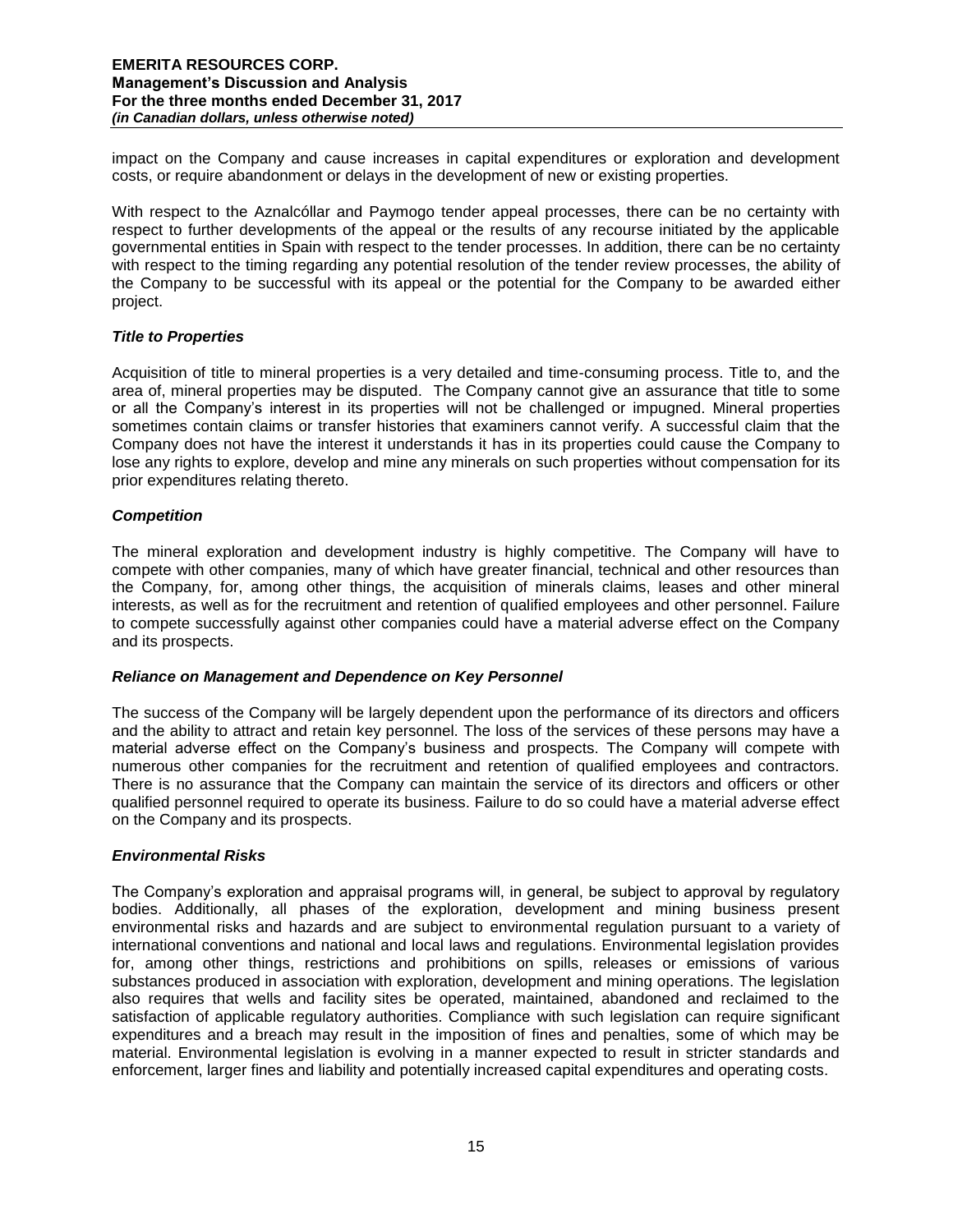### *Local Resident Concerns*

Apart from ordinary environmental issues, the exploration, development and mining of the Company's properties could be subject to resistance from local residents that could either prevent or delay exploration and development of the properties.

### *Conflicts of Interest*

Certain of the directors and officers of the Company will be engaged in, and will continue to engage in, other business activities on their own behalf and on behalf of other companies (including mineral resource companies) and, as a result of these and other activities, such directors and officers may become subject to conflicts of interest. The *Business Corporations Act* (British Columbia) ("**BCBCA**") provides that in the event that a director has a material interest in a contract or proposed contract or agreement that is material to a Company, the director shall disclose his interest in such contract or agreement and shall refrain from voting on any matter in respect of such contract or agreement, subject to and in accordance with the BCBCA. To the extent that conflicts of interest arise, such conflicts will be resolved in accordance with the provisions of the BCBCA.

#### *Foreign Operations*

The Company's properties are located in Spain and Brazil. As such, the Company's proposed activities with respect to its properties will be subject to governmental, political, economic and other uncertainties, including but not limited to expropriation of property without fair compensation, repatriation of earnings, nationalization, currency fluctuations and devaluations, exchange controls and increases in government fees, renegotiation or nullification of existing concessions and contracts, changes in taxation policies, economic sanctions and the other risks arising out of foreign governmental sovereignty over the areas in which the Company's operations will be conducted, as well as risks including loss due to civil strife, acts of war, insurrections and the actions of national labour unions. Future government actions concerning the economy, taxation, or the operation and regulation of nationally important facilities such as mines, could have a significant effect on the Company. No assurances can be given that the Company's plans and operations will not be adversely affected by future developments in Spain and/or Brazil. Any changes in regulations or shifts in political attitudes will be beyond the Company's control and may adversely affect the Company's business.

#### *Uninsurable Risks*

Exploration, development and production operations on mineral properties involve numerous risks, including unexpected or unusual geological operating conditions, rock bursts, cave-ins, fires, floods, earthquakes and other environmental occurrences, any of which could result in damage to, or destruction of, equipment and mines, damage to life or property, environmental damage and possible legal liability. Although precautions to minimize risk will be taken, operations are subject to hazards that may result in environmental pollution and consequent liability that could have a material adverse impact on the business, operations and financial performance of the Company. It is not always possible to obtain insurance against all such risks and the Company may decide not to insure against certain risks as a result of high premiums or other reasons. Should such liabilities arise, they could have an adverse impact on the Company's results of operations and financial condition and could cause a decline in the value of the Company securities.

## *Litigation*

The Company and/or its directors or officers may be subject to a variety of civil or other legal proceedings, with or without merit.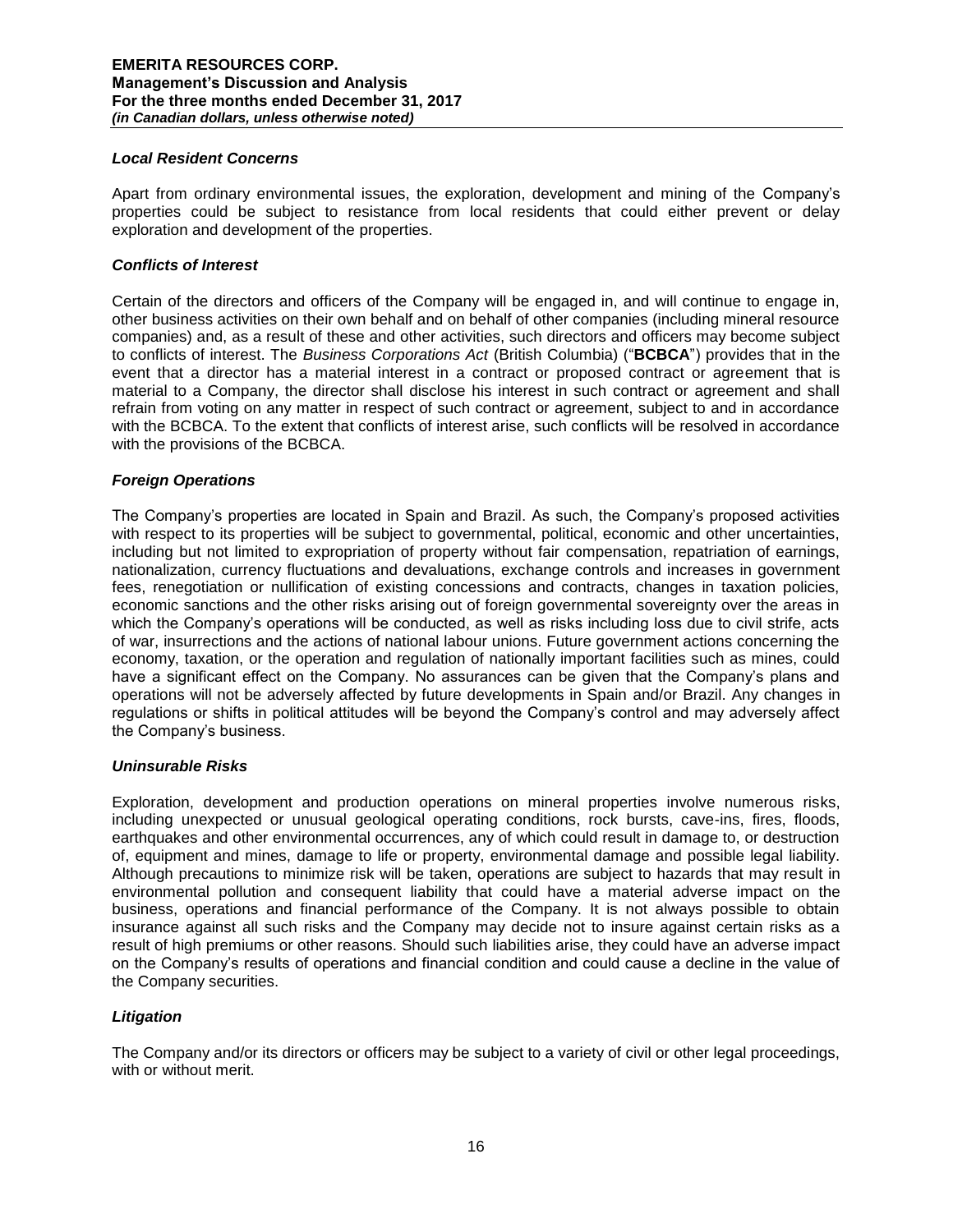# **Outstanding Share Data**

As at the date of this MD&A, the Company has:

- 1) 140,595,829 common shares outstanding;
- 2) 40,454,095 warrants outstanding with expiry dates ranging between May 20, 2018 and December 20, 2019. If all the warrants were exercised, 40,454,095 shares would be issued for gross proceeds of \$6,216,710.
- 3) 5,500,000 stock options outstanding with expiry dates ranging between March 1, 2018 and October 24, 2021. If all the options are exercised, 5,500,000 shares would be issued for gross proceeds of \$540,000.